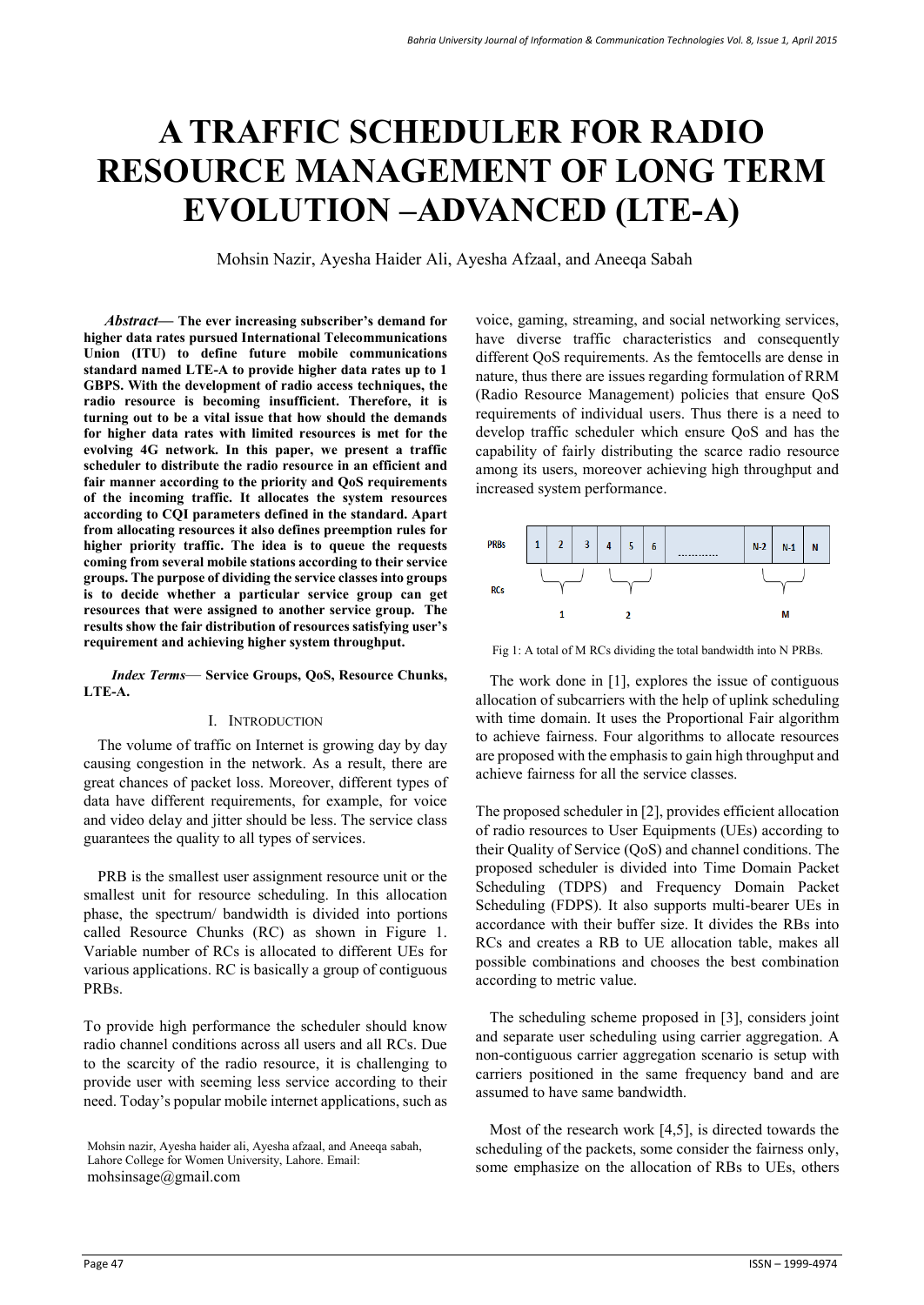have the objective of achieving greater throughput. Our work emphasizes not only providing QoS to all service classes fairly but also to achiev high throughput considering most importantly the scarce radio resource. Moreover, we have added the feature of resource preemption to support the incoming traffic with stringent QoS requirements.

The rest of the paper is organized as follows: In section two we will discuss the QoS support in LTE-A. In section three the system model is presented. Section four discussed the preemption rules. Section five discusses the simulation and results.

# II. QOS IN LTE-A

In LTE-A, bearer is a packet flow established between the packet data network gateway and the user terminal (UE). The traffic flow between an application and a service can be classified into separate service data flows which are mapped to the same bearer and they get a similar QoS treatment (e.g., scheduling policy and radio resource management). LTE supports two types of bearers [6]:

- Guaranteed Bit Rate (GBR): The GBR bearer will be provided by the network with a guaranteed service rate.
- non Guaranteed Bit Rate (non-GBR): the non-GBR bearer has no such requirement as GBR and may experience congestion.

A scalar value is assigned to each bearer known as a QoS class identifier (QCI). QCI specifies the class of a particular bearer. It indicates the parameters that are pre-configured by the operator according to the type of bearer. Figure 2 shows the packet format of LTE-A. Apart from QCI following are the QoS parameters associated with LTE-A [7]:

- Allocation and Retention Priority (ARP): This parameter is used for call admission control to control the traffic load for a bearer. ARP helps to decide whether a request from the bearer is accepted or rejected.
- Maximum Bit Rate (MBR): This the maximum data rate the bearer should not exceed. It is only for GBR bearers.
- Aggregate MBR (AMBR): This is the total bit rate of a particular group of non-GBR bearers.



## III. SYSTEM MODEL

We will now consider a HeNB with a total capacity/ bandwidth C with K service classes supporting both GBR and non GBR bearers. Different parameters that will be used throughout are explained in the following:

- C Total bandwidth/ system capacity
- Ak Allocated Resource Chunks (RCs) to service group k
- $R_k$  Required RCs of new user belonging to service group k
- $D_k$  Residual RCs for service group k
- $P_k$  Priority of each service group k
- $G_k$  Service group
- P<sub>tot</sub> Total number of PRBs
- $R_{\text{tot}}$  Total RCs assigned to a service group
- $T_k$  Throughput for each service group
- T Total system throughput

n total number of requests/incoming packets

where  $k \in \{1,2,3\}$ 

As certain traffic class/ flow have stringent QoS requirements for example video, VOIP etc., thus satisfying their requirements is essential to maintain network operations smoothly and achieve higher throughput. Thus, certain rules for resource preemption from lower traffic flows need to be defined. Figure 3 shows the division of service classes/ flows into service groups. The idea is to queue the requests coming from several mobile stations according to their service groups. The purpose of dividing the service classes into groups is to decide whether a particular service group can get resources that were assigned to another service group.

There are total of two service classes one each for GBR and non-GBR bearers respectively. Thus, K=1 for GBR and K=2 for non-GBR bearers. The priority of GBR bearers is always higher than the non-GBR bearers. The rules for preemption define whether a particular service class can lose its assigned resources to satisfy the needs of higher level service class. Thus we have classified the traffic into 3 service groups. Service group 1 and 2 are for non-GBR bearers and group 3 is for GBR bearers.

The priority of service group 1 is the highest, then service group 2 and service group 1 has the lowest priority. Thus,

| $P_k = l$ | for service group 1 |
|-----------|---------------------|
| $P_k = 2$ | for service group 2 |
| $P_k = 3$ | for service group 3 |

Group 1 is the lowest priority group thus its resources can be preempted by group 2 and group3. Group 2 also represents the group whose resource can be preempted only by group 1. Group 3 represents the highest priority group whose resources cannot be preempted. The preemption rules are defined in section IV.

A packet scheduler is required that would be capable of scheduling the incoming packets according to their QoS requirements and to ensure fairness among various traffic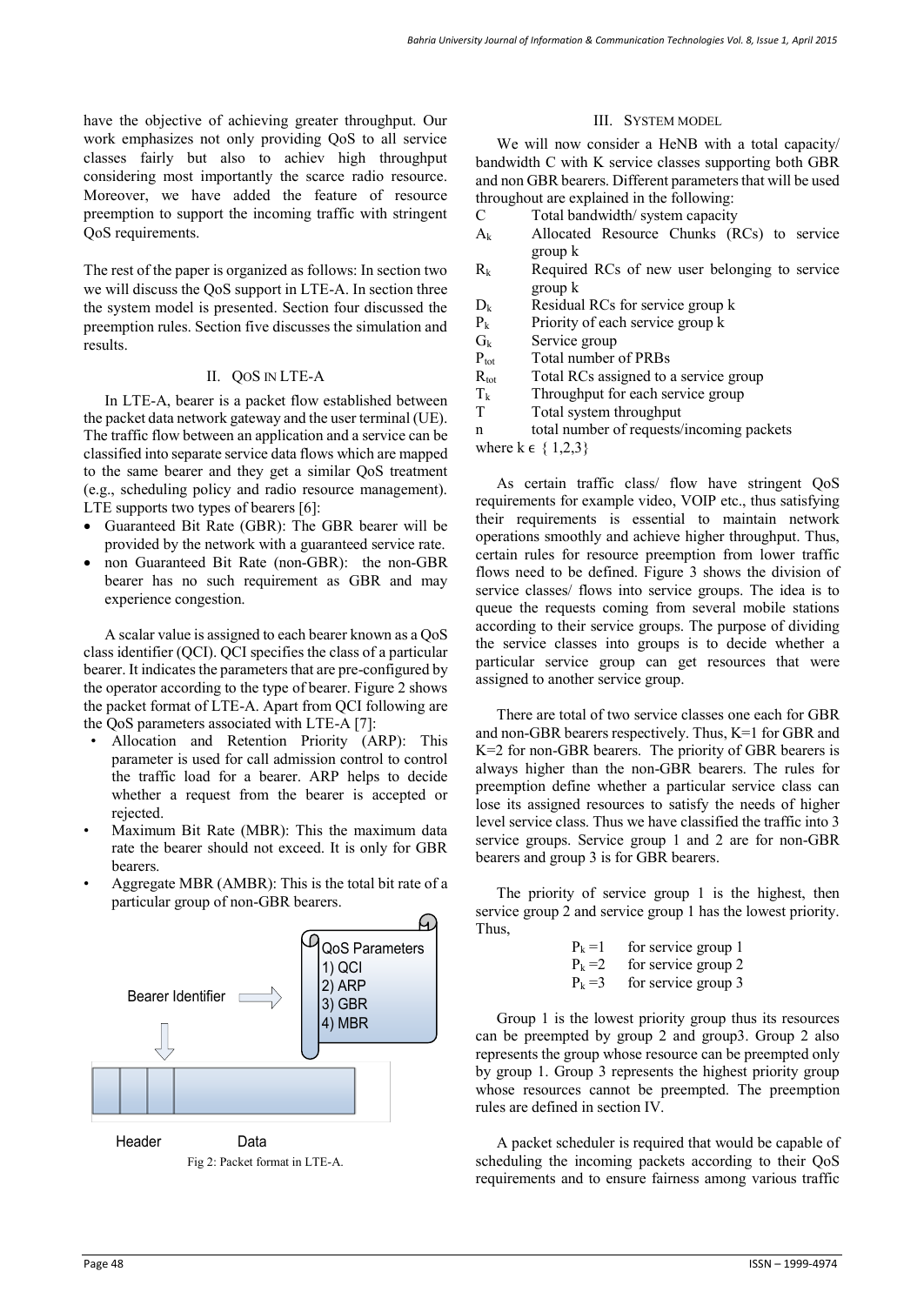flows. Packet scheduling is of great importance to guarantee QoS for various services.



Fig 3: Division of service classes/ flows into service groups.

The HeNB first receives data from various application form a User Equipment (UE) that may be a mobile, a PDA or a laptop etc. It then encapsulates them in the form of packets according to the type of bearer and QoS requirements. Finally the packets are sent to appropriate queues according to certain rules and algorithms.



Fig 4: Application level packet scheduler.

The system capacity C is divided into PRBs and these PRBs are then grouped together in RCs to be allocated to a particular service group/ groups. The total number of PRBs in a RC can be calculated by dividing the total PRBs by the total number of requests/incoming packets (belonging to any of the three service groups), that is, one RC is equal to  $P_{tot}$  / N. Now the total number of RCs in the system will be divided equally among the three service groups.

The next step is the allocation of RCs to the service groups. The RC allocation algorithm selects the best assignment of RC to a particular service group according to the following steps:

- 1) Determine the service group of the incoming packet.
- 2) Assign RCs to the higher priority service groups first and maintain a matrix as shown in Figure 3.
- 3) Repeat step 1 until all RCs are allocated.
- 4) If there is still any outstanding request apply preemption rules mentioned in the next section.

As shown in Figure 5, a matrix is maintained for RC allocation to a service group, where  $m_{k,N} = \{0,1\}$ , ke  ${1,2,3}$  and  $G_1$  represents service group 1,  $G_2$  represents service group 2, and  $G_3$  represents service group 3. N= RC number. A 0 shows an unassigned RC for a given service group and 1 shows an assigned RC. Thus we can represent  $m_{k,N}$  as:

$$
m_{k,N} = \begin{cases} 0, if RC_N is unassigned \\ 1, if RC_N is assigned to service group k \end{cases}
$$

$$
RC1 \t RC2 \t RC3 \t RC4 \t...... \t RCN
$$

| $G_I$           |                                               |  | $m_{1,1}$ $m_{1,2}$ $m_{1,3}$ $m_{1,4}$ $m_{1,N}$ |
|-----------------|-----------------------------------------------|--|---------------------------------------------------|
| $\mathbf{G}_2$  |                                               |  | $m_{2,1}$ $m_{2,2}$ $m_{2,3}$ $m_{2,4}$ $m_{2,N}$ |
| $\mathcal{G}_3$ | $m_{3,1}$   $m_{3,2}$   $m_{3,3}$   $m_{3,4}$ |  | $m_{3,N}$                                         |

Fig 5: Matrix for allocation of RCs to service groups.

For example if we consider the matrix allocation in Figure 6, all the service groups (from G1 to G3) are assigned RCs. The assigned RCs that are allocated to a particular service group are denoted by 1 and unallocated slots are marked by a 0.

|                |       | $RC_1$ $RC_2$ $RC_3$ $RC_4$ |            |          |  | $RC_N$ |
|----------------|-------|-----------------------------|------------|----------|--|--------|
| $G_I$          | $1$ . |                             | I $\theta$ | $\theta$ |  |        |
| $\mathbf{G}_2$ |       |                             |            |          |  |        |
| G3             |       |                             |            |          |  |        |

Fig 6: Matrix for allocation of RCs to service groups

Algorithm 1 represents the Service Group G to RC allocation algorithm.

ALGORIT HM 1: RC assignment

1: Let i be the number of users

2: Determine the service group G of the incoming packet

- 3: Calculate total number of RCs.
- 4: Let  $m_{i,N}$  be the G to RC assignment status
- 5: According to  $P_k$  determine the priority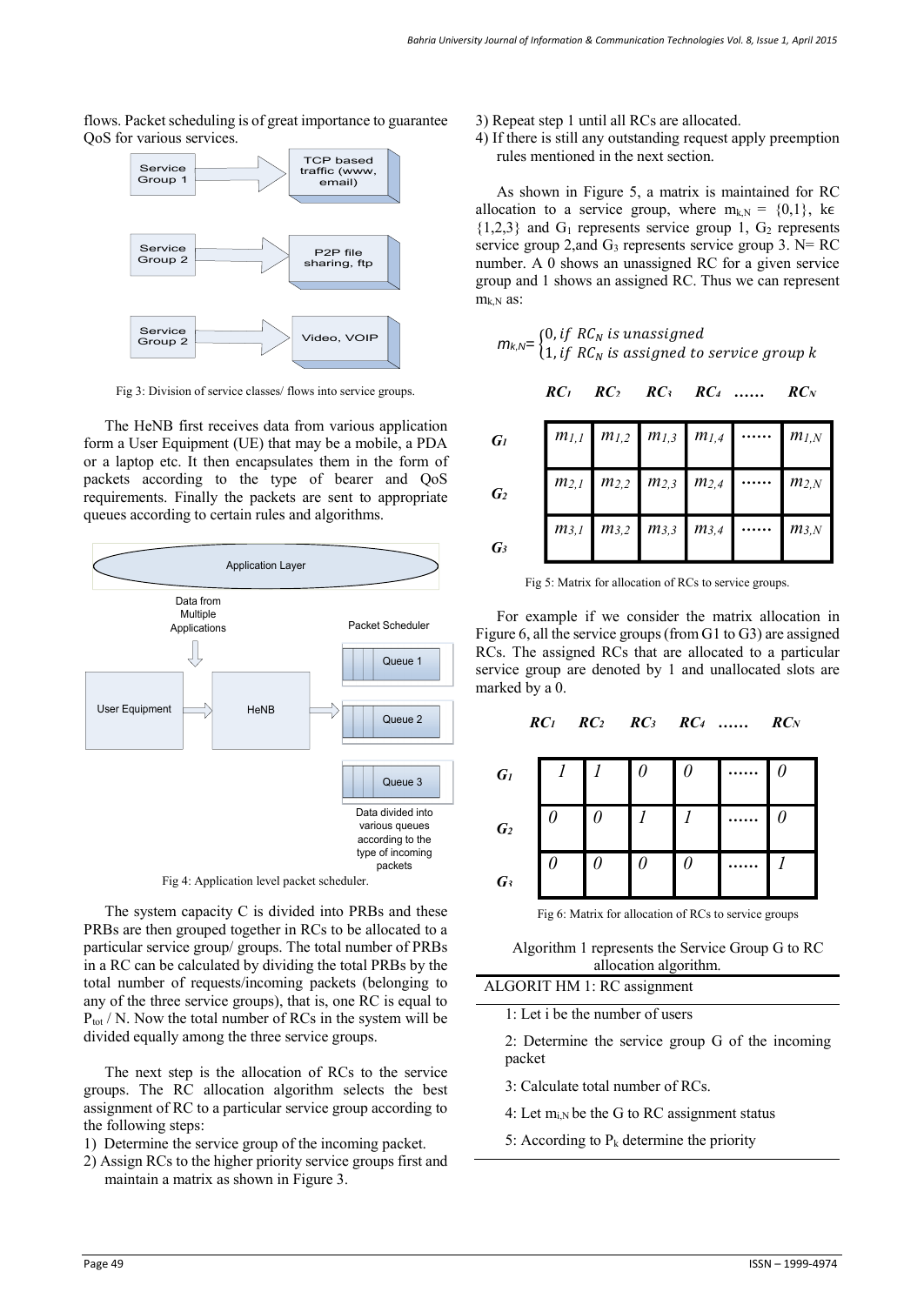6: Assign RCs to higher priority groups first and update the matrix

7: Repeat step 6 until all RCs are assigned

8: For an outstanding request check the matrix for any available RCs and allocate

9:Constantly monitor changes, update matrix and assign RCs to service group G accordingly

Our objective is to manage resource allocation among various service groups so as to maximize performance while providing QoS guarantees to higher level flows and maintaining fairness among different flows. Thus our objective is the maximization of total system throughput T.

For calculating T we will first calculate the throughput for each service group as follows:

$$
T_k = R_{tot} \times P_k \times \log_2(1 - SINR) \tag{1}
$$

Where  $T_k$  is the total achievable throughput of a service group  $k$ ,  $R_{tot}$  is the total number of RCs allocated to a service group, and  $P_k$  is the priority of the service group. Signal to Interference and Noise Ratio (SINR) is calculated as follows:

$$
SINR = P/Interference + Noise
$$
 (2)

where P=desired signal power Interference= interference from other

HeNBs

Noise= thermal noise

We can now calculate total system throughput as follows:

$$
T = \sum_{n=1}^{3} T_k \tag{3}
$$

After each request and resource allocation the number of remaining RCs needs to be updated and will be done according to the following:

$$
D_k = A_k - \sum_{N=1}^i m_{k,N}
$$
 (4)

where  $k=1$  for service group1,  $k=2$  for service group 2 and k=3 for service group 3. N represents the RC number. In the next subsection the preemption rules are defined so as to decide whether an incoming request can preempt the resource to an assigned service group.

### IV. PRE EMPTION RULES

Before defining the preemption rules we will consider that total number of RCs assigned to a particular service group, required RCs for a service group and the remaining RCs for a particular service group are denoted by  $A_k$ ,  $R_k$ and  $D_k$  respectively. They can be calculated by the matrix values given in Figure 3.

Also group 3 represents the group whose resources cannot be preempted and group 1 and 2 are the ones whose resource can be preempted. Group 3 can preempt resources from group 1 and 2, whereas group2 can only preempt resources for group1. Group 1 is the least priority group and thus cannot preempt resource from any other group. The total RCs assigned to the service group after preemption is updated according to the following equation:

$$
A_k = A_k + R_k \tag{5}
$$

where  $k=1$  for service group1,  $k=2$  for service group 2 and k=3 for service group 3. N represents the count of total RCs.

Rule 1: for an incoming packet/request belonging to service group 3 whose  $D_k < R_k$ . If  $D_k$  for group 1 is greater than or equal to the  $R_k$  for service group 3 then the request is accepted otherwise  $D_k$  for group 2 is checked, if  $D_k$  for group 2 is greater than or equal to the  $R_k$  for service group 3 then the request is accepted otherwise it is rejected. Also the matrix values will be updated accordingly.

Rule 2: for an incoming packet belonging to service group 2 whose  $D_k < R_k$ . If the  $R_k$  for group 1 is greater than or equal to the  $R_k$  for service group 2 then the request is accepted otherwise it is rejected.

Rule 3: for an incoming packet belonging to service group 1 if  $D_k$  for group 1 is greater than or equal to its  $R_k$ then the request is accepted otherwise it is rejected.

Algorithm 2 represents the resource preemption rules, according to which the service group of the incoming packet is determined and according to that the above mentioned rules are applied. K=3 for service group 3 (the highest priority group), k=2 for service group 2 and k=1 for service group1 (the lowest priority group).

#### V. SIMULATION AND RESULTS

To measure the effectiveness of the proposed scheduling scheme the main simulation parameters are listed in the following table:

| Path Fading |
|-------------|
| 43 dBm      |
|             |
| 1 ms        |
|             |
| 20 MHz      |
| 1 ms        |
|             |
|             |

Table I. Simulation Parameters.